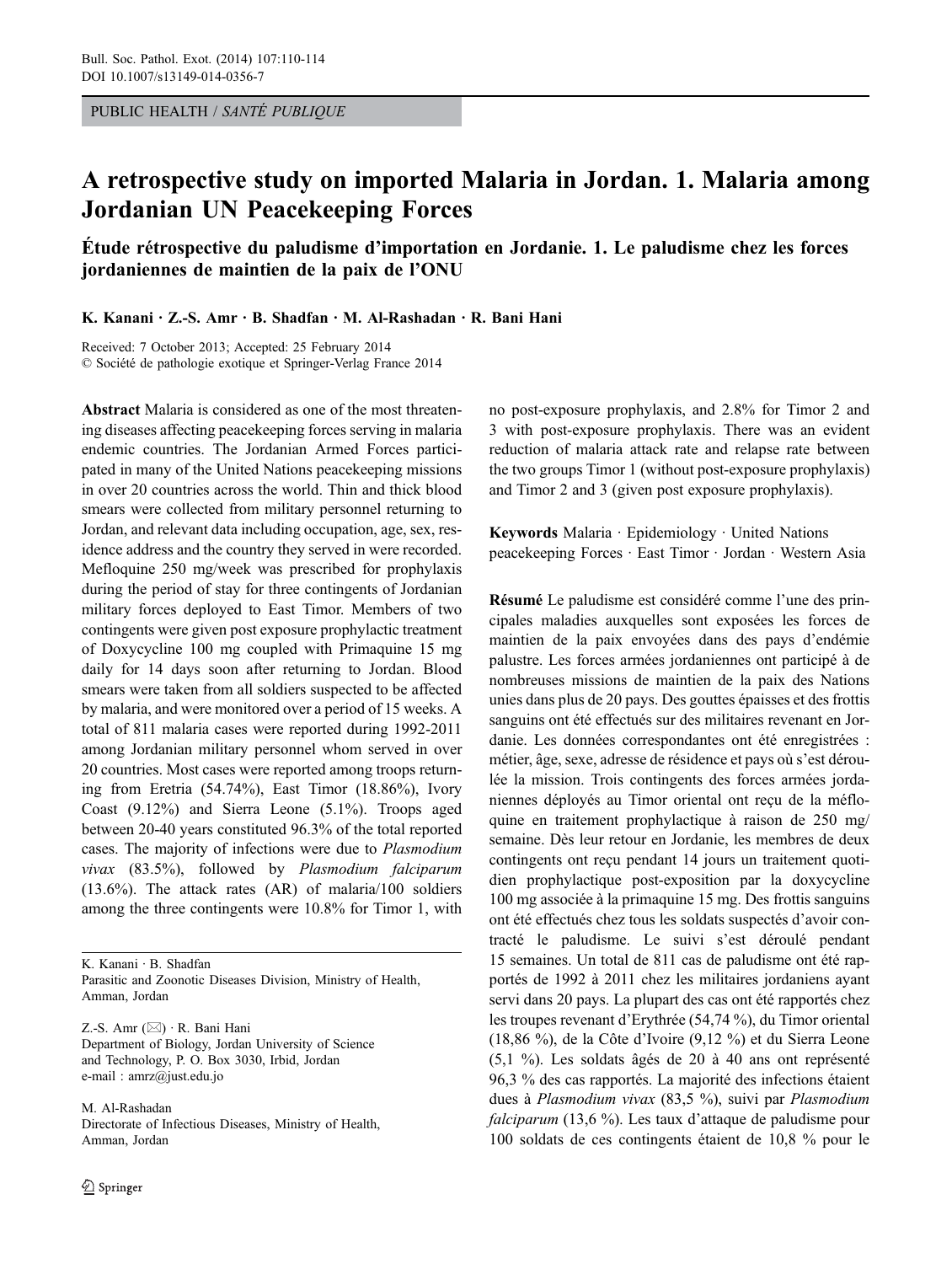groupe Timor 1 sans traitement prophylactique postexposition et de 2,8 % pour les groupes Timor 2 et 3 avec traitement prophylactique post-exposition. Une réduction effective du taux d'attaque de paludisme et du taux de rechute a été constatée entre le groupe Timor 1 et les groupes Timor 2 et 3.

Mots clés Paludisme · Epidémiologie · Forces de maintien de la paix des Nations unies · Timor oriental · Jordanie · Asie occidentale

## Introduction

The Jordanian Armed Forces participated in many of the United Nations peacekeeping missions in over 20 countries across the world, including the Darfur region in Sudan, Ivory Cost, Liberia, Haiti, and East Timor. Jordan ranked the third among other countries in taking part in UN peacekeeping missions with an estimated number of over 73000 troops over the past 20 years [4].

Malaria is considered as one of the most threatening diseases affecting peacekeeping forces serving in malaria endemic countries [6,13,17,18]. Previous reports outlined contracted cases of malaria among Jordanian peacekeeping forces. Kawar and Maayah [9] presented 32 cases among a Jordanian medical team whom served in Sierra Leone in 2002. Also, Abu Rumman et al [1] reported on 39 cases of malaria acquired in Sierra Leone among a Jordanian military battalion in the year 2000. Meneizel et al [14] discussed the epidemiological pattern of imported malaria cases among Jordanians and non-Jordanians who returned to Jordan from endemic areas during 2000-2005.

In this study, we summarize the epidemiology of malaria infections acquired by the Jordanian Armed Forces personnel serving in UN peacekeeping forces in about 20 countries world-wide during 1992-2011. Also, we evaluated the efficacy of Mefloquine and post exposure prophylaxis with Doxycycline and Primaquine to prevent malaria attacks and relapses among returning troop from East Timor.

# Materials and Methods

#### Epidemiological Study

The information investigated in the present study was assimilated from records at the Parasitic and Zoonotic Diseases Division at the Ministry of Health since 1992-2011. This division conducts the malaria control programme in the country and is also responsible for detecting and laboratory diagnosis of malaria cases among travelers coming from abroad by collecting blood smears at the time of arrival to

the ports of entry and after arrival. Thin and thick blood smears were collected from military personnel returning to Jordan, and relevant data including occupation, age, sex, residence address and the country they served in were recorded. Blood smears were stained by Giemsa stain, and examined under the microscope at 100X magnification. The malaria parasites were identified by their physical features and by their appearance of the red blood cells at the Parasitic and Zoonotic Diseases Division.

## Effect of post exposure prophylaxis to reduce malaria relapses

Three contingents of Jordanian military forces were deployed to East Timor in a peacekeeping mission for a period of 6 months for each contingent during 2000-2001. Mefloquine 250 mg/week was prescribed for prophylaxis during the period of stay.

Members of Timor 1 (704 soldiers) did not receive any post exposure prophylactic (PEP) treatment upon returning back to Jordan. Members of Timor 2 and 3 (1591 soldiers) were given PEP treatment of Doxycycline 100 mg coupled with Primaquine 15 mg daily for 14 days soon after returning to Jordan. Blood smears were taken from all soldiers suspected to be affected by malaria, and were monitored over a period of 15 weeks.

### Results

#### Epidemiological Study

A total of 811 malaria cases were reported during 1992-2011 among Jordanian military personnel whom served in over 20 countries in Africa, Middle East, Asia and the Caribbean. Figure 1 summarizes number of reported cases per year. The highest number of cases was reported in 2004 (121 malaria cases), that corresponds to peacekeeping force that was sent to Eretria, with a total of 99 cases. From 1992 up to 1999, few cases were reported, and the number of reported cases increased since 2000 to 2004, and then declined again reaching 18 cases in 2011, with an average of 47.7 cases annually.

Figure 2 shows the number of reported cases according to the country that was served. Most cases were reported among troops returning from Eretria (54.74%), East Timor (18.86%), Ivory Coast (9.12%) and Sierra Leone (5.1%). Troops aged between 20-40 years constituted 96.3% of the total reported cases. Officers over 40 years old were the least infected.

The majority of infections were due to *Plasmodium vivax* (83.5%), followed by Plasmodium falciparum (13.6%). Few cases of mixed infection and Plasmodium malariae were reported. Table 1 summarizes malaria species by source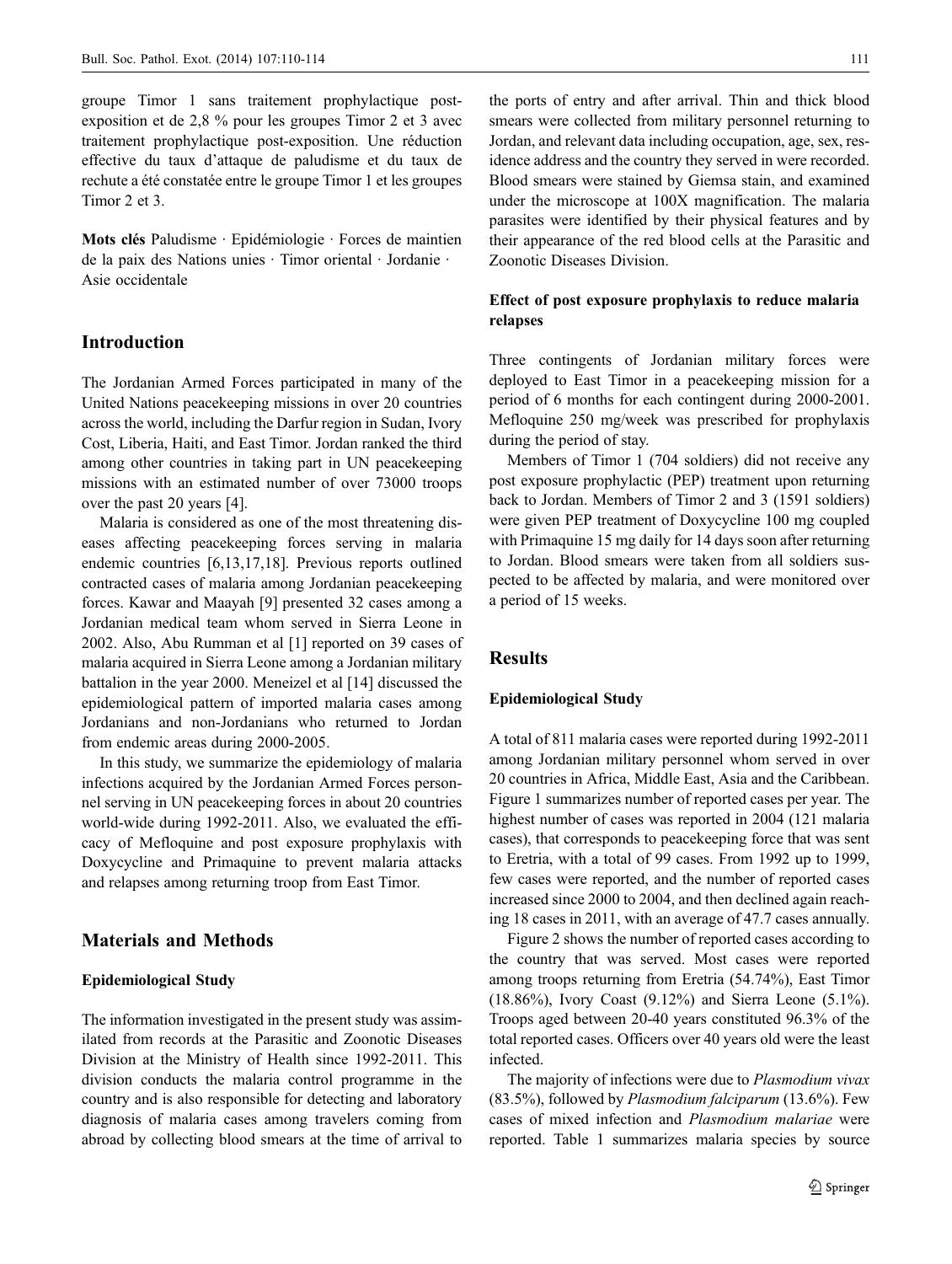

Fig. 1 Number of malaria cases diagnosed during 1992-2011 among Jordanian Peacekeeping forces returning to Jordan / Nombre de cas de paludisme diagnostiqués en 1992-2011 chez les forces jordaniennes de maintien de la paix revenant en Jordanie



Fig. 2 Number of malaria cases diagnosed during 1992-2011 among Jordanian Peacekeeping forces returning to Jordan according to the country source of infection / Nombre de cas de paludisme diagnostiqués en 1992-2011 chez les forces jordaniennes de maintien de la paix revenant en Jordanie en fonction du pays d'origine de l'infection

country. Ivory Coast was the main source of P. falciparum (37.3%) followed by Sierra Leone (25.4%). Most cases of P. vivax were acquired in Eretria (63.8%).

#### Effect of post exposure prophylaxis on malaria relapses

All cases from East Timor were male soldiers, with an average age of 29.1 years (range 21-39). The total reported malaria cases among all East Timor contingents was 120

vivax malaria. The attack rates (AR) of malaria/100 soldiers among the three contingents were 10.8% for Timor 1, with no post-exposure prophylaxis, and 2.8% for Timor 2 and 3 with post-exposure prophylaxis (Table 2).

Relapses of P. vivax malaria (11 relapses) appeared 7-13 weeks after the primary attack in the Timor 1 contingent, while a single relapse case was observed in the tenth week in Timor 2 and 3 contingents (Fig. 3). The relapse rates were 14.5% among Timor 1 and 2.3% among Timor 2 and 3. There was an evident reduction of malaria attack rate and relapse rate between the two groups Timor 1 (without postexposure prophylaxis) and Timor 2 and 3 (given post exposure prophylaxis).

### Discussion

Malaria among military personnel serving abroad is a serious problem. Several studies addressed this problem among American and Russian troops serving in military interventions or peacekeeping missions [13,18,20]. The main countries involved in importing malaria among travelers to Europe were France, Germany, Italy, and the United Kingdom, where the incidence increased from 6840 in 1985 to 7244 in 1995, with a peak of 8438 in 1989 [15].

Previous reports pointed out the magnitude of imported malaria among Jordanian peacekeeping troops in Sierra Leone [1,9,10]. Meneizel et al [14] conducted a survey from 2000-2005 among arrivals from various countries to Jordan. They identified 808 positive cases of malaria, 75% were infected with P. vivax, 24.9% with P. falciparum, and one (0.1%) subject had mixed infection.

Although most cases originating from Eritrea were positive for P. vivax, P. falciparum is considered as the primary species of malaria known in Eritrea, where as P. vivax has also been reported in some parts with infection rates of 90.4% and 9.6% for P. falciparum and for P. vivax among Eritrean inhabitant respectively [19]. Similar results were obtained from Eritrean refugees arriving to Israel with relapses of P. vivax [12]. Perhaps the Jordanian troops were stationed in areas with high endemicity of P. vivax.

Contrary to the Australian Defense Force members deployed in East Timor, where about two-thirds of the troops contracted P. falciparum [11], Jordanian troops were mainly infected with P. vivax rather than P. falciparum. However, relapses after treatment yielded 44 cases of P. vivax among the Australian soldiers [11].

Species wise, infection of troops with malaria returning from the Ivory Coast are consistent with those reported by Nzeyimana et al [16] regarding P. falciparum. They reported prevalences of 84%, 14% and 2% for P. falciparum, P. malariae and P. ovale respectively among the natives. However, P. vivax cases were reported among the Jordanian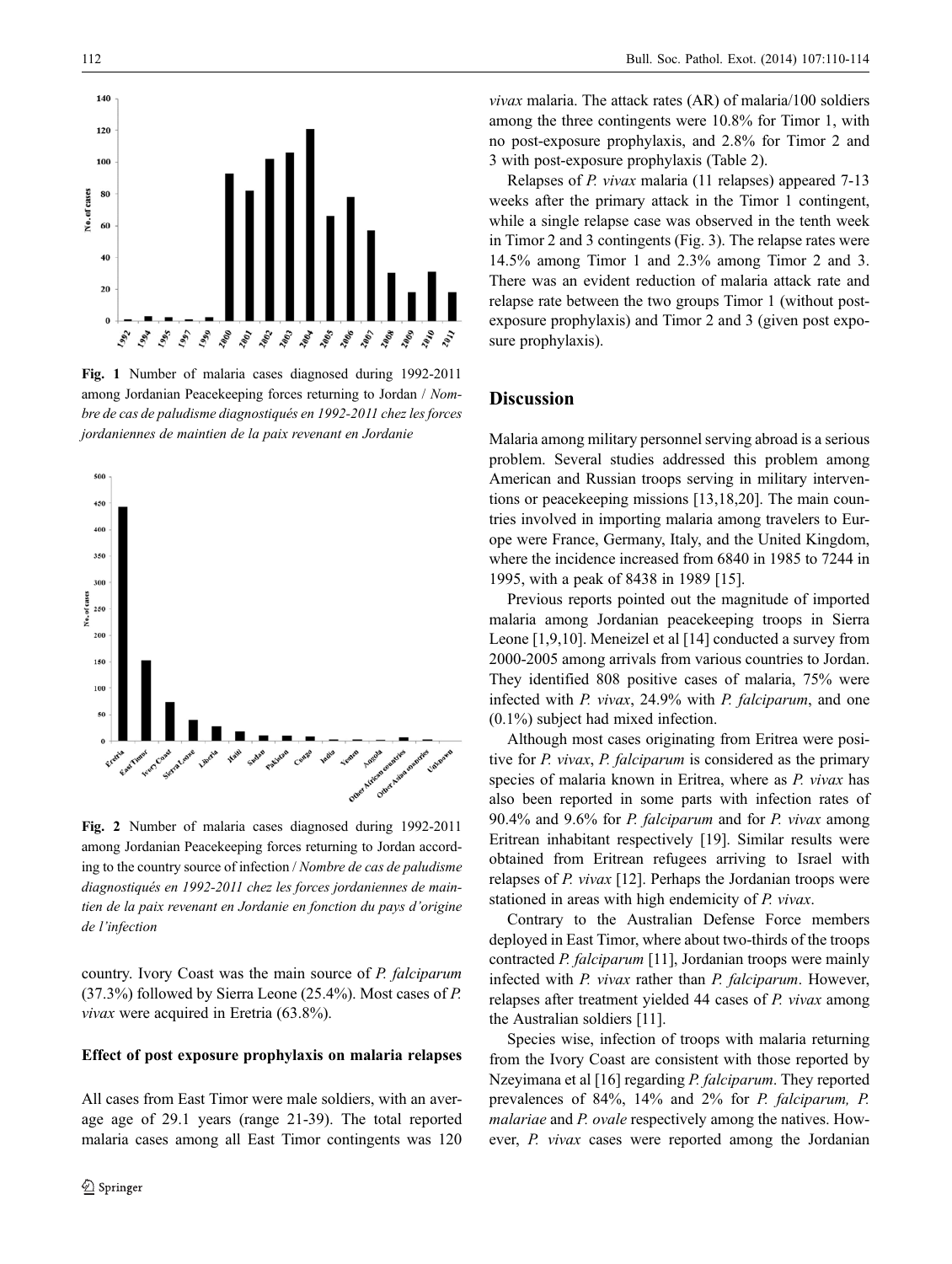Table 1 Number and percentage (in brackets) of malaria cases reported during 1992-2011 among Jordanian Peacekeeping forces returning to Jordan by parasite species and the country source of the infection / Nombre et pourcentage (entre parenthèses) des cas de paludisme rapportés en 1992-2011 chez les forces jordaniennes de maintien de la paix revenant en Jordanie, par espèce de parasite et par pays d'origine de l'infection.

| Malaria species | Ivory<br>Coast | Liberia | East<br>Timor | Eritrea    | <b>Sierra</b><br>Leone | Haiti   | Other<br><b>Countries</b> | Total $(\% )$ |
|-----------------|----------------|---------|---------------|------------|------------------------|---------|---------------------------|---------------|
| P. vivax        | 28(4.0)        | 15(2.2) | 146(21.1)     | 442 (63.8) | 13 (1.8)               | 18(2.6) | 31(4.5)                   | 693 (85.5)    |
| P. falciparum   | 41 (37.3)      | 11(10)  | 6(5.5)        | 2(1.7)     | 28(25.5)               | 0       | 22(20)                    | 110(13.6)     |
| P. malariae     | (50)           | 0(0)    | (50)          | 0(0)       | 0(0)                   | 0(0)    | 0(0)                      | $2(0.2)$ .    |
| Mixed           | 4(66.7)        | 2(33.3) | 0(0)          | 0(0)       | 0(0)                   | 0(0)    | 0(0)                      | 6(0.7)        |
| Total $(\%)$    | 74 (9.1)       | 28(3.4) | 153 (18.9)    | 444 (54.7) | 41 $(5.1)$             | 18(2.2) | 53 (6.5)                  | 811 (100)     |

Table 2 The attack rate and relapse rate of *vivax* malaria among East Timor military contingents (2000-2001) / Taux d'attaque et taux de rechute du paludisme dû à P. vivax chez les contingents du Timor oriental (2000-2001).

| Contingent<br>(n=number of soldiers) | No. of vivax<br>malaria cases | AR of vivax<br>malaria /100 soldier | No. of relapses | Relapse rate |
|--------------------------------------|-------------------------------|-------------------------------------|-----------------|--------------|
| Timor 1 $(n=704)$                    | 76                            | 10.8                                |                 | 14.5%        |
| Timor 2 and 3 $(n=1591)$             | 44                            | 2.8                                 |                 | $2.3\%$      |
| Total $(n=2295)$                     | 120                           | 5.2                                 |                 | 10%          |



Fig. 3 Number of relapses of vivax malaria among contingents of Timor 1 and Timor 2 and 3 by weeks after returning from the mission / Nombre de rechutes du paludisme dû à P. vivax chez les contingents Timor 1, 2 et 3 de retour de mission

troops despite its presence in confined areas in the Ivory Coast. Again, this depends on the location where the troops were stationed and susceptibility to various malaria parasite species.

As for resistance to chemotherapy, two hundred and ten Korean troops stationed in Lautem and Oecussi, East Timor, were given Mefloquine prophylaxis in addition to terminal prophylaxis with primaquine given for two weeks after return to Korea Republic. Despite prophylaxis, 23 soldiers were diagnosed with tertian malaria (caused by Plasmodium *vivax*) [5]. In areas with of *P. falciparum* chemoresistance, Mefloquine was recommended for malaria prophylaxis for a stay less than 3 months, while for longer duration and particularly in Indo-china peninsular, doxycycline 100 mg per day was recommended [8]. Relapses of malaria were reported among Australian Defence Forces whom served in East Timor. A total of 44 soldiers showed relapses for P. vivax infections; with 11 showed a second relapse and two with a third relapse after treatment and returning back home [11]. Mefloquine is known to be suppressive but not causative prophylactic treatment. Perhaps the East Timor strains are also resistant to Mefloquine and require further investigation. Despite chemioprophylaxis malaria remains a threat to non-immune people in endemic areas, treatment with Doxycycline 100 mg coupled with Primaquine 15 mg after returning from a prolonged stay in endemic malaria areas may reduce malaria incidence and relapses due to vivax infections.

Jordan was considered malaria free country in the early 1970's. A malaria eradication program was launched in the late 1950s and the country was declared malaria free in 1970 [7]. Sporadic local outbreaks caused by introduced malaria were reported [3], where 33 cases of Plasmodium vivax were detected in a small town at the southern tip of the Dead Sea among the local population. We have records of eight outbreaks in the Jordan Valley with number of cases ranging from 2-33 over the past 10 years. Nine species of anophelines were reported from Jordan, including known vectors for malaria (Anopheles superpictus, Anopheles sergenti and Anopheles claviger) especially the Jordan Valley [2,3]. Because of high receptivity and vulnerability, especially in the lowlands, a vertical malaria control program still exists despite the malaria-free status. Since 1970, most Anopheles breeding sites all over the country are still under weekly